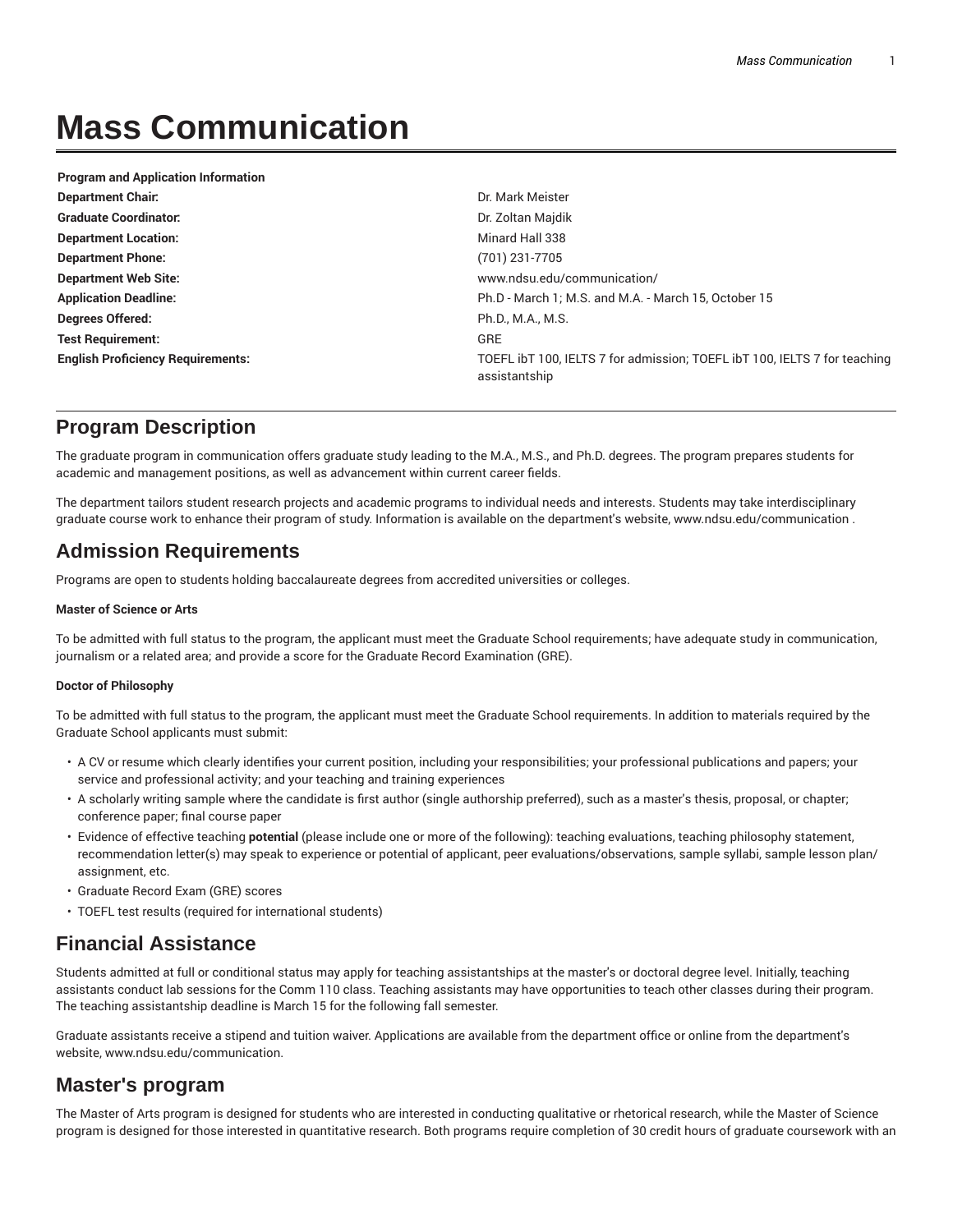overall GPA of 3.0 or better. The student can elect to complete a research-based thesis, for which six of the 30 credits are awarded, or a written exam, for which three credits are awarded. A prospectus meeting and final defense of the thesis/written exam is required.

| Code                                  | Title                                                                                                                         | <b>Credits</b> |
|---------------------------------------|-------------------------------------------------------------------------------------------------------------------------------|----------------|
| Core                                  |                                                                                                                               |                |
| <b>COMM 700</b>                       | <b>Research Methods in Communication</b>                                                                                      | 3              |
| <b>COMM 711</b>                       | <b>Communication Theory</b>                                                                                                   | 3              |
| <b>Research Tools</b>                 |                                                                                                                               |                |
| Select at least two of the following: |                                                                                                                               | 6              |
| <b>COMM 704</b>                       | <b>Qualitative Research Methods in Communication</b>                                                                          |                |
| <b>COMM 707</b>                       | <b>Quantitative Research Methods in Communication</b>                                                                         |                |
| <b>COMM 767</b>                       | <b>Rhetorical Criticism</b>                                                                                                   |                |
| SOC 700                               | <b>Qualitative Methods</b>                                                                                                    |                |
| SOC 701                               | <b>Quantitative Methods</b>                                                                                                   |                |
| STAT 725                              | <b>Applied Statistics</b>                                                                                                     |                |
|                                       | Students pursuing the M A degree must take at least one qualitative methods course (COMM 704, COMM 708, COMM 767, or SOC 700) |                |

uing the M.A. degree must take at least one qualitative methods course (COMM 704, COMM 708, COMM 767, or SOC Students pursuing the M.S. degree must complete at least one quantitative methods course (COMM 707, COMM 710, SOC 701, or STAT 725).

#### **Elective Specialization**

12-15 credits of additional coursework, depending on whether the thesis or exam option is selected. Students can select from a wide range of specializations, pending approval from their adviser. Students may also choose graduate-level electives from other departments that may enhance specialized communication study goals. 12-15

#### **Thesis or Exam**

The thesis option requires six credits of COMM 798. The exam option requires three credits of COMM 799. 3-6

# **Doctor of Philosophy**

The Ph.D. program is designed to be completed in 4 years, and requires at least 60 credit hours beyond the master's degree. These hours will be in a planned course of study approved and overseen by the student's adviser and advisory committee.

The department currently offers two areas of concentration:

- Media and Society
- Organizational Communication

Students with a master's degree in another discipline may be required to complete additional graduate course work in specific areas of communication deemed necessary by the student's adviser and advisory committee. Graduate work taken beyond the master's degree may be judged applicable by the advisory committee, but post-master's graduate credits beyond 9 semester hours will not count toward the 60 credit minimum required for the Ph.D.

Students are strongly encouraged to take all of the Summer Scholar courses.

### **Course Requirements**

Minimum of 30 credit hours in core or content concentration:

| Code                                                                                                       | Title                                                                  | <b>Credits</b> |
|------------------------------------------------------------------------------------------------------------|------------------------------------------------------------------------|----------------|
| <b>Core Courses</b>                                                                                        |                                                                        |                |
| <b>COMM 701</b>                                                                                            | Advanced Research Methods in Communication I                           | 3              |
| <b>COMM 702</b>                                                                                            | Introduction to College Teaching in the Humanities and Social Sciences | 3              |
| <b>COMM 711</b>                                                                                            | <b>Communication Theory</b>                                            | 3              |
| COMM 735 or 783 Media and Society or Org Comm Theory Course                                                |                                                                        | 3              |
| <b>Content Concentration</b>                                                                               |                                                                        |                |
| Minimum of 12 credit hours in the department's 700-level courses in the student's major concentration area |                                                                        | 12             |
| Minimum of 9 credit hours in the department's 700-level courses in the student's minor concentration area  |                                                                        | 9              |
| <b>Research Courses</b>                                                                                    |                                                                        |                |
| Exclusive of COMM 701, maximum of 6 credit hours of independent study                                      |                                                                        | 12             |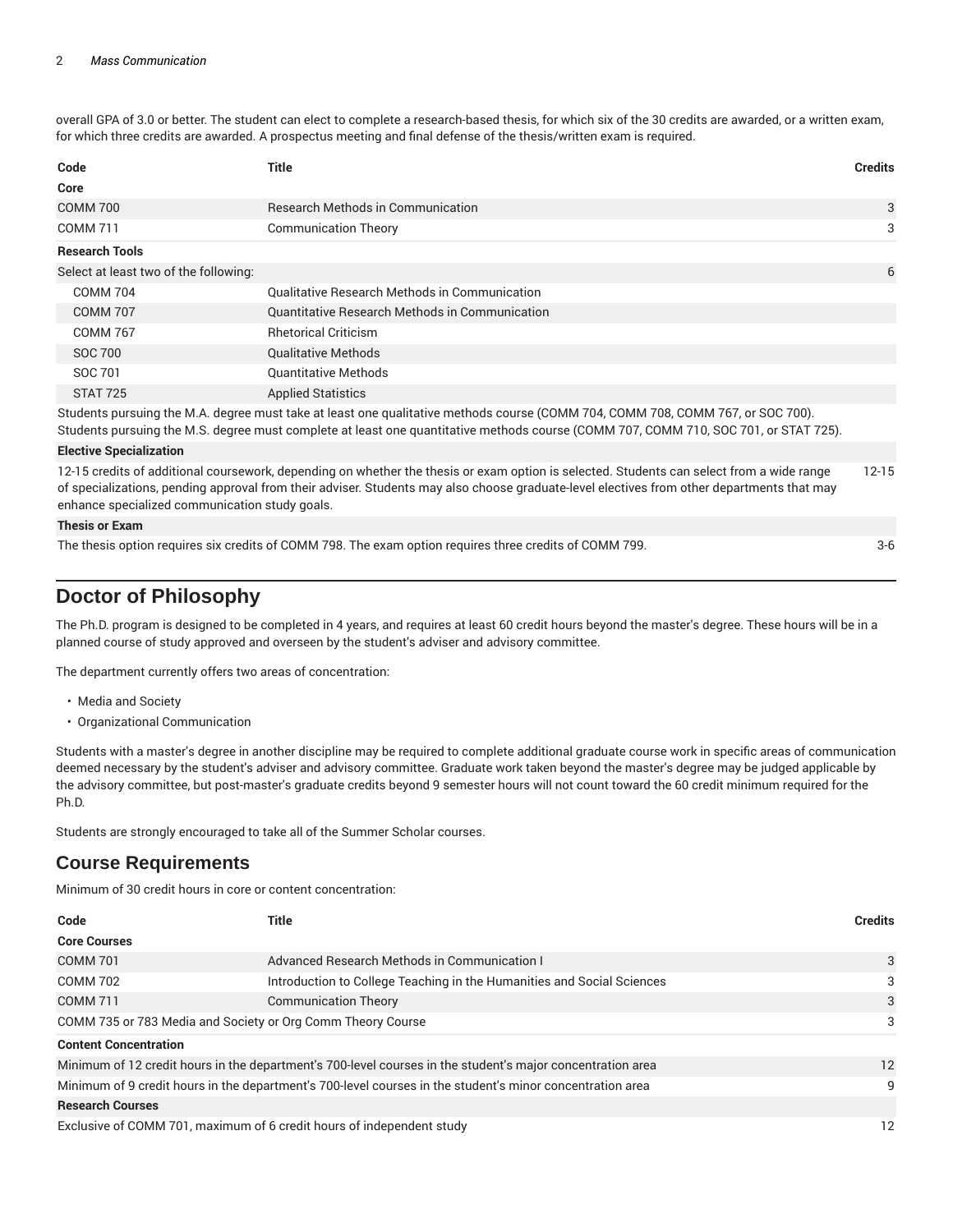#### **Dissertation**

Dissertation 15

# **Comprehensive Exam**

When coursework is nearly completed, the DGS will consider the program of study and student's professional presentations and publications to determine readiness for the comprehensive exam process. Doctoral students will meet with their advisers to prepare for the comprehensive examination.

After completion of the written examination, the doctoral committee will evaluate the written work. If the committee deems the work to be acceptable, the advisor will schedule an oral examination in which the student will defend his or her exam.

### **Dissertation**

Under the guidance of an adviser and advisory committee, doctoral candidates will submit and defend a dissertation prospectus and ultimately a completed dissertation.

#### **Stephenson J. Beck, Ph.D.**

University of Kansas, 2008 Research Interests: Group and Organizational Communication, Interaction Analysis, Communication Strategy

#### **Ann Burnett, Ph.D.**

University of Utah, 1986 Research Interests: Legal Communication, Small Group Communication, Interpersonal Communication, Gender and Communication

**Ross F. Collins, Ph.D.** University of Cambridge, 1992 Research Interests: Media History, International Media

**Elizabeth Crisp Crawford, Ph.D.** University of Tennessee, 2007 Research Interests: Visual Storytelling, Advertising Message Strategy, Advertising Education

#### **Zoltan Majdik, Ph.D.**

University of Southern California , 2008 Research Interests: Science and Risk Communication in Biotechnological Practice, Rhetorical and Argumentation Theory, Ethics and Moral Theory

#### **Mark Meister, Ph.D.**

University of Nebraska, 1997 Research Interests: Rhetorical and Critical Theory, Environmental Communication

#### **Robert Mejia, Ph.D.**

The College at Brockport, 2012

Research Interests: Media and Cultural Studies, Political Economy of the Media, Technology Studies, Game Studies, Rhetoric of Health and Disease

#### **Charles Okigbo, Ph.D.**

Southern Illinois University, 1982 Research Interests: Social and Behavioral Change Communication, Health Communication

### **Carrie Anne Platt, Ph.D.**

University of Southern California, 2008 Research Interests: Rhetoric of Cultural Politics, Gender and Technology, Media in Society

### **Melissa A. Vosen Callens, Ph.D.**

North Dakota State University, 2010 Research Interests: Online Pedagogy, Emerging Media and Classroom Technology, Representations of Race and Gender in Popular Culture

### **Justin A. Walden, Ph.D.**

Pennsylvania State University, 2013 Research Interests: Organizational Communication, Organizational and Individual Technology Adoption, Employee/Brand Advocacy

### **Catherine Kingsley Westerman, Ph.D.**

Michigan State University, 2008 Research Interests: Organizational Communication, Workplace Friendships

### **David Westerman, Ph.D.**